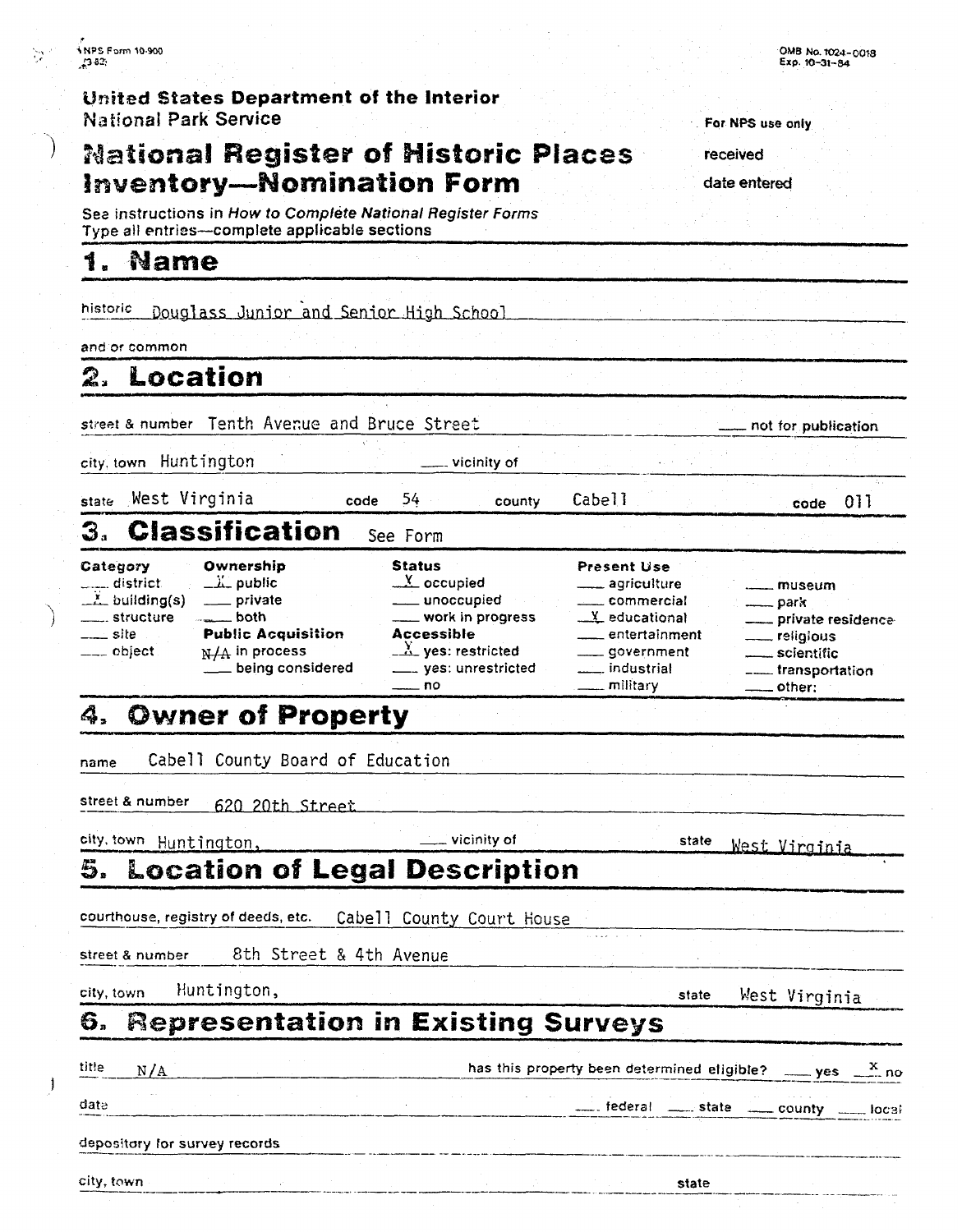# 7. Description

The South St

| Condition       |                 | <b>Check one</b> | Check   |
|-----------------|-----------------|------------------|---------|
| $---$ excellent | deteriorated    | ____ unaltered   | _x__ or |
| $-\lambda$ good | ruins           | $\Delta$ altered |         |
| ˈ⊥__ fair       | _____ unexposed |                  |         |
|                 |                 |                  |         |

#### one

iginal site oved date \_

 $-N/A$ 

 $\label{eq:2.1} \mathcal{L}=\mathcal{L}(\mathcal{L}^{\frac{1}{2}}\mathcal{L}^{\frac{1}{2}}\mathcal{L}^{\frac{1}{2}}\mathcal{L}^{\frac{1}{2}}\mathcal{L}^{\frac{1}{2}}\mathcal{L}^{\frac{1}{2}}\mathcal{L}^{\frac{1}{2}}\mathcal{L}^{\frac{1}{2}}\mathcal{L}^{\frac{1}{2}}\mathcal{L}^{\frac{1}{2}}\mathcal{L}^{\frac{1}{2}}\mathcal{L}^{\frac{1}{2}}\mathcal{L}^{\frac{1}{2}}\mathcal{L}^{\frac{1}{2}}\mathcal$ 

Describe the present and original (if known) physical appearance

Douglass Junior and Senior High School was built between 1924-26 to replace the old "Douglass School" located at the corner of Hal Greer Blyd. and 16th Street. The old Douglas School was renamed the Barnett School.

The building is situated on a 3/4 acre lot on the corner of 10th Avenue and Bruce Street It is located in a residential neighborhood in the south-central part of the city of Hunting West Virginia. It is near a recreational area that was once used by the students of the school.

Frampton and Bowers, an Ohio firm, constructed the building. The school, built in a rather traditional style for the period, was given an exterior of red brick with white terra cotta trim. The main entrances, both front and side, are finished with half columns and enlarged arched windows. The school, 113 ft. wide and 230 ft. long, is a three story structure with a concrete foundation and an asphalt/slag roof.

The general overall condition of the exterior is good, with little or no changes since its completion. The interior of the building has been renovated several times. The most significant additions came in 1937 with the construction of an auditorium and in 1950 with the completion of a gymnasium. In 1961, as a result of the end of segregation, Douglass closed its doors as a school. Remodeling and renaming occurred as it became a center for rehabilitated children, under the name of Fairfield School. Between 1963 and 1981 it war a school for special education. Internal remodeling occurred again in 1981 when the scho was reassigned as educational offices including a center for student testing for which it continues to serve presently.

The Douglass Junior and Senior High School in Huntington is a building of local distinction, if not architecturally then certainly historically, which served for some thirty-seven years as the educational, cultural and athletic center for the black citizens of the city. I serve the control Greenwood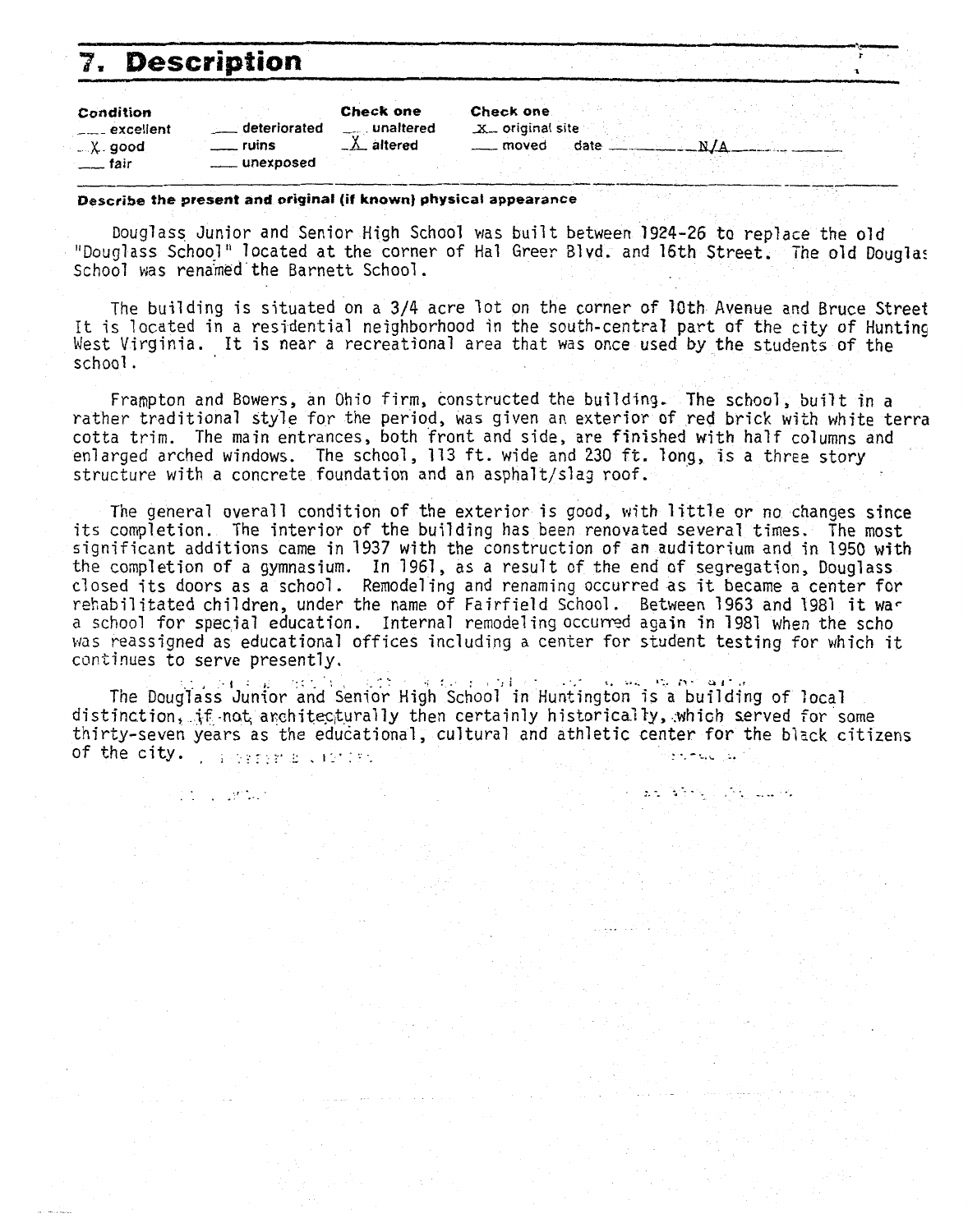#### Significance 8.

| Period              | Areas of Significance-Check and justify below                   |                                           |                                             |
|---------------------|-----------------------------------------------------------------|-------------------------------------------|---------------------------------------------|
| prehistoric         |                                                                 | archeology-prehistoric community planning |                                             |
| $1400 - 1499$       | $\mathbb{R}^n$ archeology-historic $\mathbb{R}^n$ conservation. |                                           | $\sim$ law<br>science                       |
| $1500 - 1599$       | ____ agriculture                                                | $\ldots$ economics                        | <u>Lesselliterature</u><br>$\sim$ sculpture |
| $-1600 - 1699$      | architecture                                                    | $\mathcal{L}$ education                   | military<br>$\ldots$ social                 |
| $-1700 - 1799$      | $-$ art                                                         | engineering                               | $\frac{1}{2}$ music<br>humanitarian         |
| $-1800 - 1899$      | and commerce                                                    | exploration/settlement  philosophy        | $\frac{1}{2}$ theater                       |
| $\frac{1}{2}$ 1900- | <sub>-----</sub> communications                                 | <b>Example 1ndustry</b>                   | politics government<br>___ transportation   |
|                     |                                                                 | $\frac{1}{2}$ invention                   | $x$ other (specify)<br>Black history        |

**Specific dates 1924-26 Builder Architect** Frampton & Bowers

#### **Statement of Significance fin one paragraph)**

The 'Doug1 ass Junior and Senior High School stands as a symbol for the black citizenry of the city of Huntington, West Virginia. As so admirably stated by those most knowledgeable, the graduates and friends of Douglass, the school served as a cultural and educational center for the black community for nearly forty years- "The act", they state, "of restoring Douglass to its former place of prominence would be of incalculable value to the entire area".

In 1891, in response to an appeal from the Negro leaders in the community, the Board of Education erected a building at the corner of Eighth Avenue **and** Sixteenth Street, on a lot 12ftx200 feet. It was a six room brick with basement, **and** cost \$15,000. It was named for Frederick Douglass. The high school course was then only two years in length but it put new 1 ife in the Community. The first class graduated in 1893. Two more classes were graduated in 1897. In 1899 the courses were lengthened to four years, addins to it several new branches. In 1903, three classes graduated and much was done toward building up the library.

In 1903, the faculty which had stood at seven for six years was increased to eight. Two years later, two more rooms were added to Douglass and the building was remodeled at a cost of S8,GOU. Two years 1 ater a two-room frame building was erected on Tenth Avenue and Bruce Street, on a lot 120x130 feet, the whole valued at \$5,000. Altiwas named for Rev. Nelson Barnett, a pioneer pastor. Also a portable building was set upon the Douglass school yard. Three years later in 1913, the Board of Education, erected a ten-room brick addition to DougTass at a cost of \$40,000. It contained a laboratory for physics and chemistry a domestic science room, a manual training room, a sewing room, a commercial roon, a Tibrary, an assembly room and an office. It was a two-story brick building and fire proof. It was heated and ventilated by the fan system, which **was** installed at a cast of \$5,000. The rooms were large and well lighted. There were two large corridors with cmpofite floors. The Douglass school faculty had grown to seventeen teachers with a monthly payroll of \$1,500. The total enrollment in 1913 **was** four hundred and sixty-five in the graded and high school departments combined. The high school enrollment then was twenty.

The high school enrollment in 1919 was one hundred and twenty. Then, there was only one teacher for the high school. Later, there were seven. The building also in 7919 contained twenty rooms, whereas the original structure contained but six. The building at that time including the building, equipment and grounds was valued at approximately \$80,000. 1t was never surpassed **by** any other school in the state. Four years later, Dougfass High was inspected by the State High School Supervisor and was found to meet all the requirements of a first class high school.

(See Attached Sheet)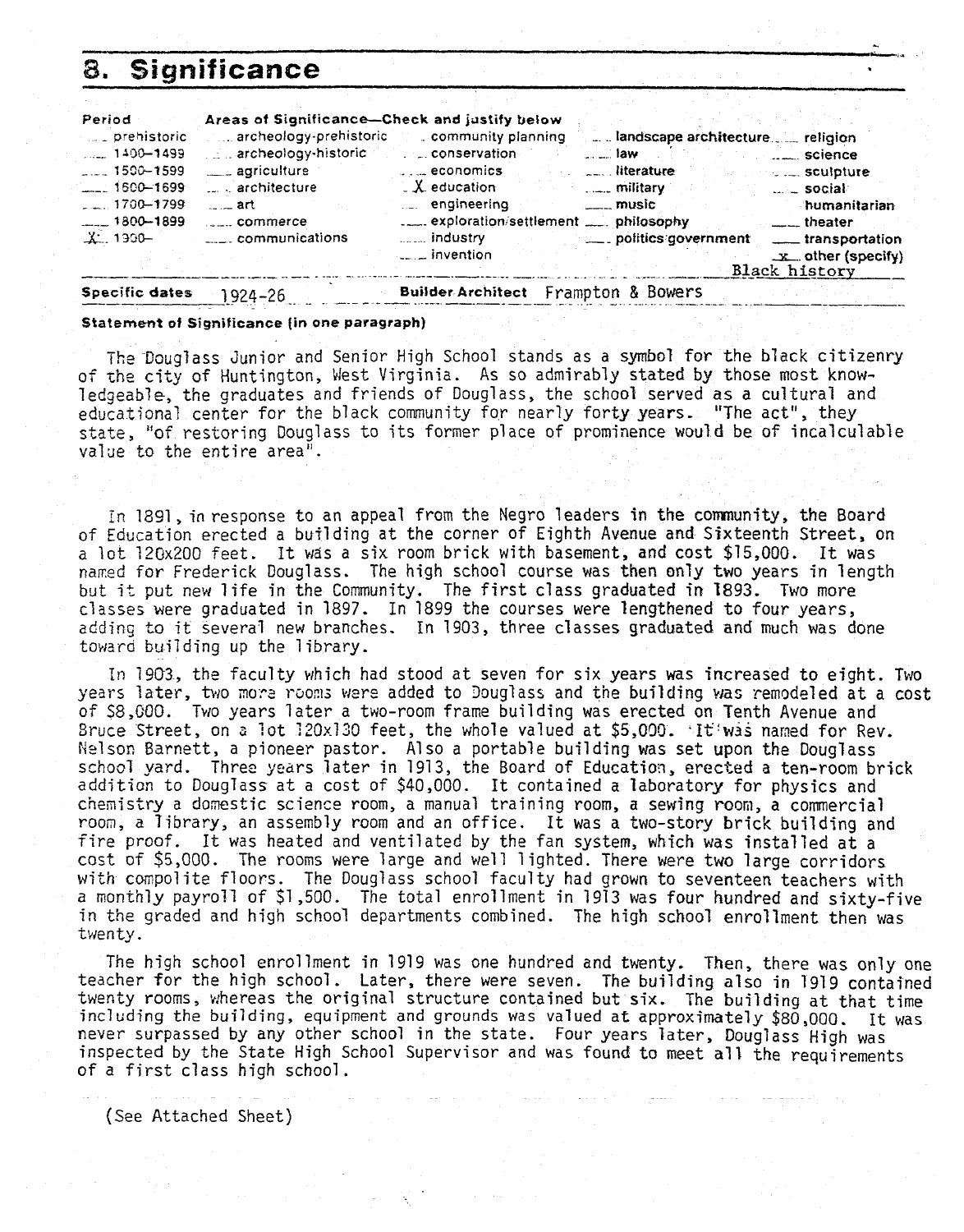<sup>7</sup>, NPS Form 10-900-a ္ပြဲဆႏ

*O.?B* **No. 1024-0018**  *Exaires* **10-31 -87** 

Romanan

recented.

ತಾಡಿ ಸಂಪರ

#### **United States Department of the Interior National Park Service**

## **National Register of Historic Places Inventory-Nomination Form**

|                    |      | Douglass Junior-Senior |             |  |  |      |  |  |
|--------------------|------|------------------------|-------------|--|--|------|--|--|
| Continuation sheet |      |                        | item number |  |  |      |  |  |
|                    | ロュロロ | School                 |             |  |  | Page |  |  |
|                    |      |                        |             |  |  |      |  |  |

Douglass Junior-Senior High School was expanded on the corner of Tenth Avenue and Bruce-Street at a cost of approximately \$160,000. **A** school survey conducted in 1932 showed that the school **was** admirably located. **The** school was rated first class by the State Department of Education and in March 1927, was admitted to membership in the North Central Association of Colleges and Secondary Schools, a recognition which placed **the** school in the front rank of secondary schools in the country. The enrollment showed marked increase each year until its close in 1961.

Douglass was fortunate in its selection of administrators; each principal was progressive, intelligent and visionary. Each sought to enrich the curriculum so that the School could adequately meet the demands of the times. It was mostly through their efforts that Douglass Bigh School made valuable contributions to the State and Nation in terms of intelligent useful citizenry. Douglass graduates entered various fields of endeavor and proved very successful. The closing of the School was due to the 1954, United States Supreme Court decision to end segregated schools.

The last class graduated from Douglass in the Spring of 1961. Following a decision by the Board of Education, the building reopened in 1963 as a school for special education and was renamed Fairfield School. In 1981 its function was changed to that ) of serving as a testing center and an educational office building. While it continues to be used for the same purposes today, in March, 1985, at the behest of local citizens and the county historical landmarks commission, the Cabell County Board of Education changed the name of the school back to that of Douglass Junior and Senior High School.

Many graduates of Douglass Junior-Senior High School have played significant roles in the history and development of their community. Among Douglass graduates who achieved prominence at home and in distant parts of the country, are the following who represent but a small number of the total:

Dr. Leroy Allen-- Outstanding educator, and lecturer. He served as President of Bluefield State College.

Dr. Vernie BoIden - Pastor of the Church of the Covenant, Rochester, New York. He is on the staff of The Rochester Theological Seminary. Dr. Bolden has published several books on Psychology.

Herman Bailey - Grand Master of the Masonic Lodge of New York (State).

Attorney Earl Johnson - Served as the first Black President of the Council of Jacksonville, Florida. He was involved in many major Civil Rights cases in Florida during the 1960s. He served at one **time** as an attorney for Dr. Martin Luther **King.** 

Hal Greer - First Black athlete at Marshall University. He was an outstanding basketball player there, and later was a long time star with the Philadelphia 76'ers.

Virginia Monroe Dennis - Commissioner of Voter Registration for the State of Delaware.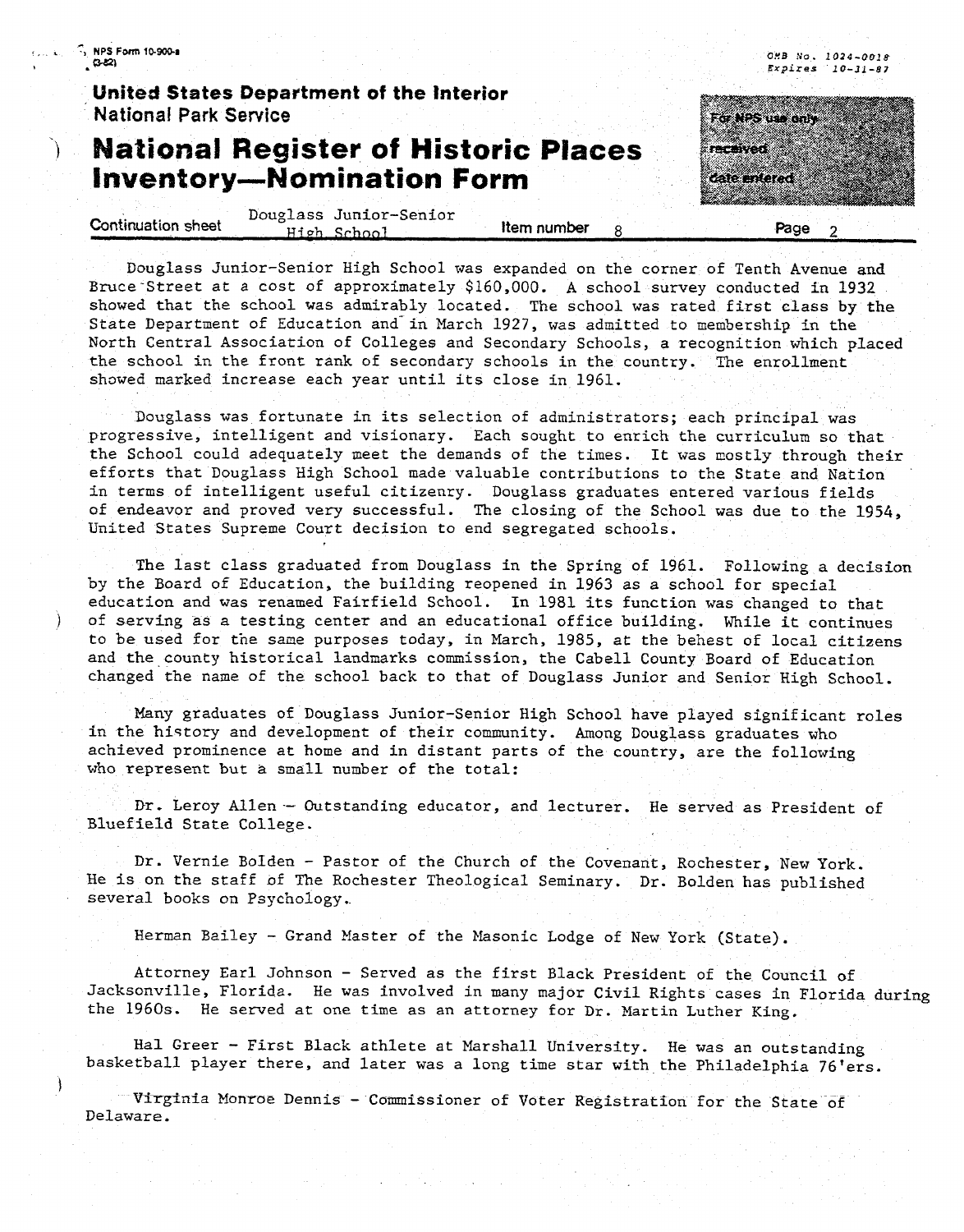**HPS Form lC-Wr**   $2x$ 

**United States Department of the Interior National Park Service** 

### **ational Register of Historic Places nventory-Nomination Form**

FO NISSION ON res en 1990 Cale antered

**QX9 .Vo. 1024-001% Expires 10-31-97** 

|                    | Douglass Junior-Senior |             |  |      |  |
|--------------------|------------------------|-------------|--|------|--|
| Continuation sheet | – School I<br>High     | Item number |  | Page |  |
|                    |                        |             |  |      |  |

Dr. Effie Carter Grear - Distinguished educator in Florida. Presently principal of Belle Glade's Grand View High School.

William Grear - Served as Mayor of Belle Glade, Florida.

Attorney Robert Early - Prosecuting Attorney, New Tork **City.** 

Roy Goinss - Senior Personnel Relations Associate, Ford k'arld Headquarters, Detroit, Michigan.

Aubrey Lee - Vice President of the National Bank of Detroit, Michigan. This bank has 100 branches.

Dr. Emory Polley - Outstanding in the medical field, Cleveland, Ohia.

Robert Alston - Later a graduate of Hampton, Institute; and

Villiaa Bill - Graduate of A and T college, Greensboro, **XC** 

Both of the above men were two of the first chosen to train and serve as Blzck Pilots in the United States Air Force. They served with distinction **in** Italy with the 99th Pursuit Squadron.

Joseph Slash, Jr. - First Black Deputy Mayor of the City of Indianapolis where **he** is the Senior Deputy Hayor.

Joseph **A.** Slash - Educator, Supervisor of Xathematics, Cabell County, **WV,**  Superintendent of Schools, Cabell County, WV (First black superintendent of Cabell County.)

hong the greatest of the graduates of Douglass was Certer **G,** Woodson (1875-1950), the noted black essayist, historian and activist. It was he **who** founded in 1915 the nation's oldest black history organization, the Association for the Study of Afroherican Life and History which originated Black History In'eck **and** publication of the Internation's oldest black history organization, the Association for the Study of Afro-American Life and History which originated Black History Week and publication of the Journal of Negro History. Woodson, according to th Journal of Negro History. Woodson, according to the National Cyclopedia of American<br>Biography, graduated from Douglass High School in 1895 and later served as the school's principal. While Woodson did not matriculate in the present building, the famous black educator is rzaenbered for maintaining old West Virginia associations, particularly during the **eerly** 1920s when he served as dean of West Virginia State College.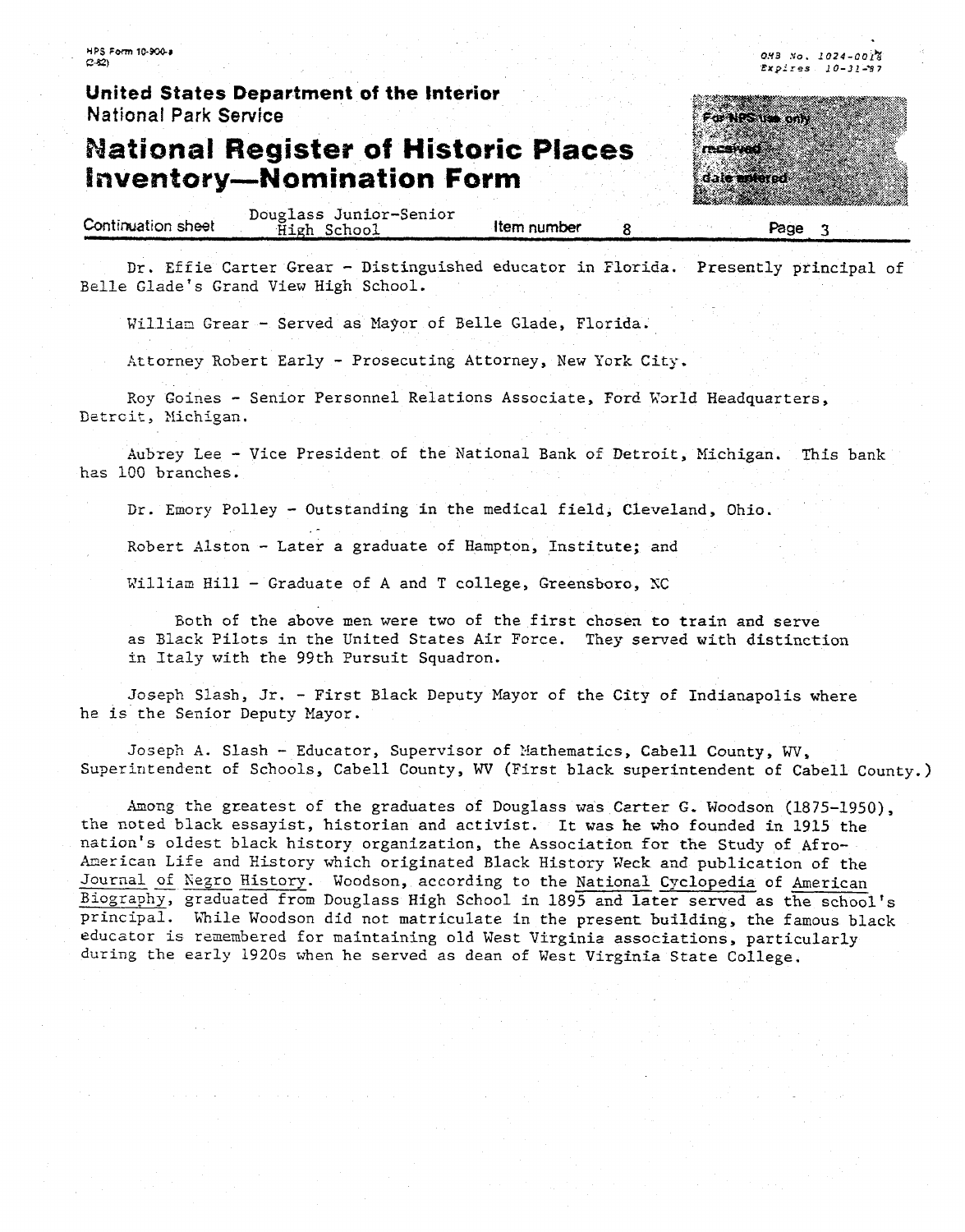**Major Bibliographical References**<br>Wallace, George S., Cabell County Annals. and Eamilies, Garrett, Massie, Publishers, Richmond, VA, 1935. Records from files, **Cabell** County Board of Education Office,

# **10. Geographical Data**

Acreage of nominated property  $\frac{3/4}{4}$  acre **Quadrangle name Huntington, WV Quadrangle scale 1:24,000** 

UT **M** References

| A.<br>Zone | 7<br> 3<br>0<br>4<br>Easting | 5, 6, 0<br>ł4<br>$\mathcal{Q}$<br>Northing |
|------------|------------------------------|--------------------------------------------|
| Ċ.         |                              | т.                                         |
| E<br>- 1   |                              |                                            |
| Ġ          |                              |                                            |

**Zone** Easting Đ.

**Xerbai boundary description and justification** Located on a lot measuring 175 **x** <sup>200</sup>**ft.** at the N.E. corner of 10th Avenue and Bruce Street, Map Book **1,** Map 18, lot no. 11, siock "En; Deed Book So. 292, p. 35. Cabell County Courthouse, Huntington, W

**List alt states and counties for properties overlapping state or county boundaries** 

state **N/h** code county code **11 y** 

state code county code **,.** 

# **1 4 Form Prepared By**

name/title Dr. Alan B. Gould, Acting Vice President for Academic Affairs

organization Marshall University

street & number Hal Greer Boulevard - the state of telephone 696-6690  $\mu$ .

city or **town** Huntington , state West Virginia 25701

July 22, 1985

date

**date** 

# **12. State Historic Preservation Officer Certification**<br>
The evaluated significance of this property within the state is:<br>
- national <u>X</u>- state - local local local local local state designated State Historic Preservation

The evaluated significance of this property within the state **is:** 

As the designated State Historic Preservation Officer for the National Historic Preservation Act of 1966 (Public Law 89-665), I hereby nominate this property for inclusion in the National Register and certify that it has been evaluated according to the criteria and procedures set forth by the National Park Service

State Historic Preservation Officer signature

| <b>COLLEGE</b> |  |
|----------------|--|

date **State** Histori October 16, 1985

**For NPS useonly** 

**i** hereby certify that this property is included in the National Register

**Keeper of the National Register** 

**Attest:** date

Chief **of Reqistration** 

GPO 894-798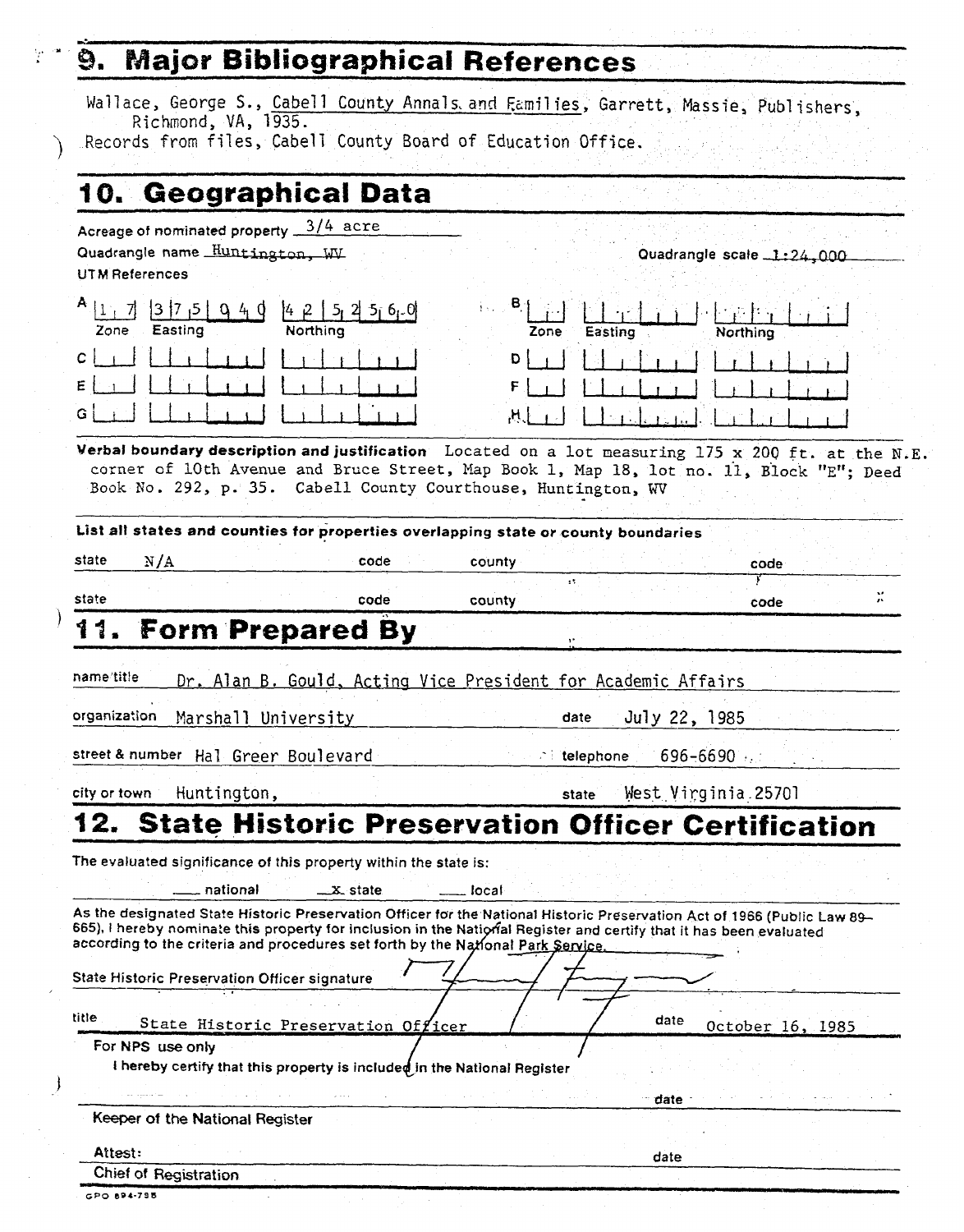